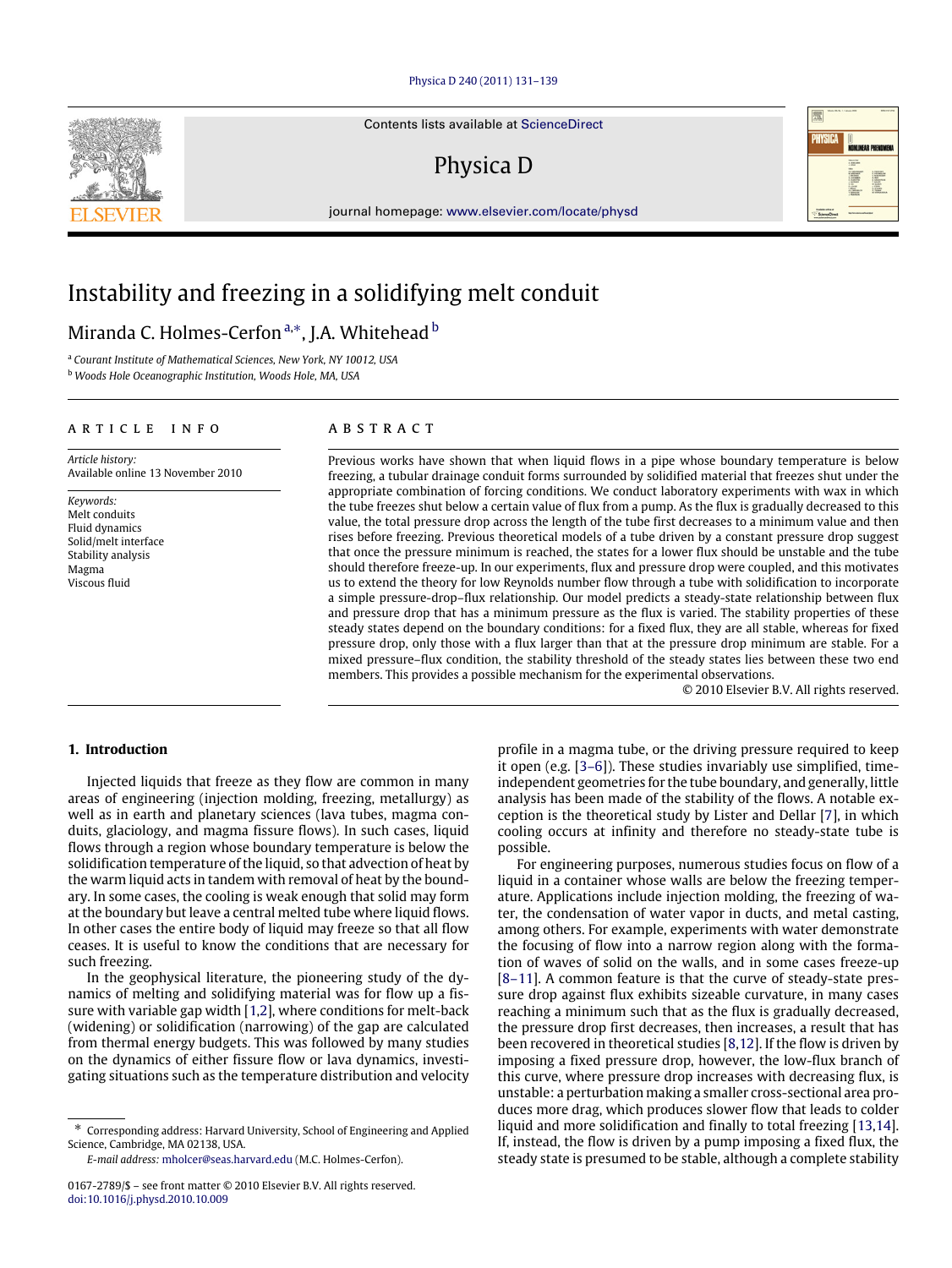<span id="page-1-1"></span>

**Fig. 1.** (a) Sketch of the tube surrounded by water from a cold bath. The wax enters from the right and solidifies (grey) at the outer radius of the liquid tube. Upstream liquid elevation indicates the pressure. (b) A photograph of the apparatus.

analysis has never been done; a smaller cross-sectional area makes a faster flow that brings warmer fluid from upstream to the region, which widens the perturbation. The constant flux upstream condition is widely used in theories that calculate the solid accumulation along flow ducts of assorted material properties and shapes (e.g., [\[9,](#page-8-8)[15](#page-8-9)[,16\]](#page-8-10)), but such problems do not exhibit flow freeze-up from an instability.

Since theory shows that stability depends on the particular type of flow boundary condition that is imposed at the upstream end, our attention here is focused upon the stability of solidifying flow with a more general upstream condition than either constant flux or constant pressure drop. We tackle the question of stability with both experiment and theory. First, we describe laboratory experiments of flow through a pipe whose temperature is held below the solidus, in which there was a coupling between flux and pressure drop (Section [2\)](#page-1-0). The flow froze when the steadystate flux was below a certain value. As the steady-state flux was decreased in successive experiments to this value, the pressure drop across the tube reached a minimum and then increased before freeze-up. This result is not explained by either constant flux or constant pressure drop models, one of which suggests freeze-up should never occur, and the other that it should occur as soon as the pressure minimum is reached. It motivates us to investigate the stability of low Reynolds number flow through a tube using a standard idealized theoretical model with the addition of a mixed pressure–flux upstream driving condition (Section [3\)](#page-3-0). Essentially, we suppose the tube drains from an upstream reservoir into which fluid is pumped at a constant rate, so the total amount of fluid in the reservoir determines the driving pressure and therefore the flux through the tube. Naturally, this new upstream condition is intended to be a more realistic model both of conditions in our experiment as well as in some types of geological melt conduits, and possibly in some engineering applications. A linear stability analysis shows that the mixed upstream condition allows the stable range of the flow to extend to lower values of flux that are unstable for fixed pressure drop. Thus, it is in qualitative accord with the laboratory results. In addition, the theory predicts an oscillatory instability that has not been found in the previous theoretical studies. Numerical simulations recover both the new features (Section [3.4\)](#page-7-0). In Section [3.5](#page-7-1) we show how the basic model (without the stability results) can be used straightforwardly to provide a realistic constraint on the length of geological melt conduits.

The central implication of these results is that stability is very sensitive to the upstream conditions that drive the melt through the tube. This sensitivity may be one mechanism behind the complex nature of many real solidifying flows in nature and industry.

<span id="page-1-2"></span>

**Fig. 2.** A view looking upstream into the end of the melted tube. The melt fills the white circular region. The solid possesses circular rings of unknown origin.

#### <span id="page-1-0"></span>**2. Experiments with freezing of flow through a tube**

We performed experiments with flow through a chilled circular pipe, whose setup is shown in [Fig. 1.](#page-1-1) The pipe was a standard glass condenser for a chemistry laboratory with a central glass pipe of radius  $r_0 = 0.49 \times 10^{-3}$  m surrounded by a sleeve (see [Table 1](#page-2-0) for list of symbols). The length of the portion of the pipe surrounded by this sleeve was  $L = 0.18$  m. The sleeve was flushed with water from a constant temperature bath at temperature  $T_0$  that was accurate to  $\pm$ 0.1 °C. The central axis of the condenser was placed horizontally. Liquid at 20 °C was fed from a constant displacement metered pump into one end of the condenser. The pump volume flux rate (henceforth simply called either flux or, in case of a pump setting, the pumping rate) was calibrated to  $\pm 2\%$ . The other end was the tube exit fitted with a rubber stopper with a flat notch cut along the top. The liquid exited the glass tube by flowing over this notch; therefore, the stopper served as a miniature dam so that the pipe within the condenser remained filled with liquid at all times with no air traveling upstream from the exit into the tube. A photograph of the outlet with the stopper removed after a run shows a circular drainage channel surrounded by solid [\(Fig. 2\)](#page-1-2). The ridges in the solid are evidence of uneven solidification whose origin will not be studied further here. The liquid was 1-Octadecene (Chevron Phillips C18, kindly donated). In this study, we simply call this material a wax. The freezing point (solidus temperature) is  $T_s = 17.8 \degree$ C and the pour point is half a degree higher at 18.3  $\degree$ C, indicating that viscosity increases greatly close to the solidus. The specifications for the liquid state are: a thermal conductivity of  $k = 0.114 \text{ W/m K}$ , a specific heat of  $c_p = 2.26 \times 10^3 \text{ j/kg K}$ with significant changes in value near freezing temperature [\[17\]](#page-8-11), a density of  $\rho = 785 \text{ kg/m}^3$  (these three give a thermal diffusivity of  $\kappa = 0.64 \times 10^{-7} \text{ m}^2 \text{ s}^{-1}$ ) and kinematic viscosity values of  $v = 8.28 \times 10^{-6} \text{ m}^2 \text{ s}^{-1}$  at 31 °C and  $v = 3.8 \times 10^{-6} \text{ m}^2 \text{ s}^{-1}$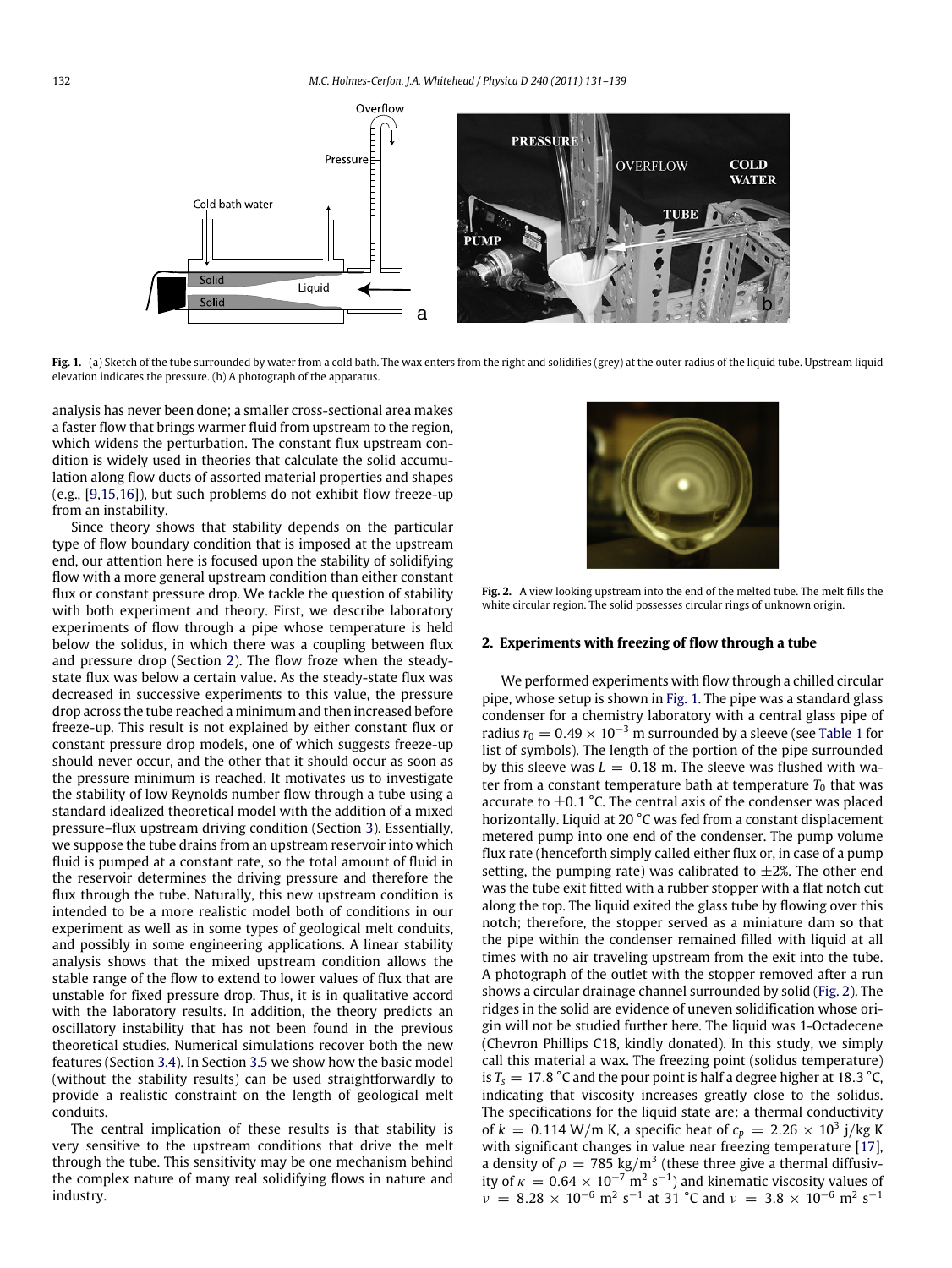<span id="page-2-0"></span>List of symbols. For perturbation theory, the basic state is denoted by subscript 0 and the perturbation by subscript 1.

| Α                 | Upstream reservoir cross-sectional area                                       |
|-------------------|-------------------------------------------------------------------------------|
| $A_n$             | Coefficients of temperature solution                                          |
| Е                 | Radial heat flux in the solid                                                 |
| $G_n$             | Coefficients of solution for flux of temperature $A_n \phi'_n(1)$             |
| Н                 | Elevation of liquid upstream of the tube                                      |
| Ι                 | Radial heat flux in the liquid                                                |
| L                 | Tube length                                                                   |
| Lн                | Latent heat of solidification                                                 |
| Ρ                 | Pressure                                                                      |
| $\Delta P$        | Pressure drop across entire tube                                              |
| Pr                | Prandtl number                                                                |
| Q                 | Volume flux through the tube                                                  |
| Q,                | Volume flux into upstream reservoir                                           |
| S                 | Stefan number $L_H/C_p$ ( $T_i - T_s$ )                                       |
| T                 | Temperature in the liquid                                                     |
| $T_e$             | Temperature in the solid                                                      |
| $T_i$             | Temperature of fluid at inlet                                                 |
| $T_n$             | Dimensionless temperature constant, equal to $(T_s - T_0)/(T_i - T_s)$        |
| $T_0$             | Temperature at the outer radius                                               |
| $T_{\rm s}$       | Temperature of solidification                                                 |
| a                 | Radius of the solid-liquid interface                                          |
| $c_p$             | Specific heat                                                                 |
| g                 | Acceleration of gravity                                                       |
| k                 | Thermal conductivity                                                          |
| р                 | Dimensionless pressure                                                        |
| $\Delta p$        | Dimensionless pressure drop $r_0^4 \Delta P / 4 \mu \kappa L^2$               |
| $\Delta p_c(T_n)$ | Critical value of pressure drop, below which no steady-state tube is          |
|                   | possible                                                                      |
| q                 | Dimensionless flux $2Q/\kappa \pi L$                                          |
| q,                | Dimensionless inlet flux $2Q_i/\kappa \pi L$                                  |
| $q_c(T_n)$<br>r   | Critical value of flux, at which $\Delta p = \Delta p_c$<br>Radial coordinate |
| $r_0$             | Outer tube radius                                                             |
| t                 | Time                                                                          |
| u                 | Fluid velocity                                                                |
| u'                | Dimensionless fluid velocity                                                  |
| υ                 | Velocity in a radial direction                                                |
| x                 | Coordinate along the axis of the tube                                         |
| α                 | Dimensionless radius of solid-liquid interface $a/r_0$                        |
| ε                 | Amplitude of perturbation                                                     |
| η                 | Dimensionless radial coordinate $r/a$                                         |
| $\theta$          | Dimensionless liquid temperature $(T - T_0)/(T_i - T_s)$                      |
| $\theta_e$        | Dimensionless temperature of solid $(T_e - T_0)/(T_i - T_s)$                  |
| к                 | Thermal diffusivity $k/\rho c_p$                                              |
| $\lambda_n$       | Eigenvalues of the Graetz problem                                             |
| $\mu$             | Dynamic viscosity                                                             |
| ν                 | Kinematic viscosity $\mu/\rho$                                                |
| $\rho$            | Density                                                                       |
| τ                 | Pressure-time constant $\pi S r_0^6 \rho g/8A\mu\kappa L$                     |
| $\phi_n$          | Eigenvectors of the Graetz problem                                            |
| χ                 | Dimensionless coordinate along axis $x/L$                                     |

at 37.8 °C. Also, the fluid is very hygroscopic. Since the model developed in subsequent sections assumes constant material properties, the fact that viscosity and specific heat changes greatly in the temperature range of interest means that we will only be able to compare the experimental results with prediction qualitatively.

For all experiments, the temperature of the liquid pumped into the condenser was  $T_i = 20$  °C. After starting the liquid pump, the temperature of the water flushing the sleeve was set to a value below the solidus so that the wax became solid along the inner radius of the glass pipe as sketched in [Fig. 1,](#page-1-1) with flow occurring in a central liquid tube. The liquid tube radius varied in the flow direction and it was a function of the pumping rate and sleeve temperature. We measured pressure immediately upstream of the condenser by splitting the upstream plastic tubing with a Y connection. The tube on one side of the Y was the input to the condenser and the other plastic tube was held vertically next to a centimeter scale to allow a measurement of pressure of the upstream fluid. Since pressure at the downstream end was fixed at atmospheric pressure, the elevation of the liquid surface in the vertical plastic tube above the elevation of the outlet was proportional to pressure drop across the condenser. This elevation was read to a precision of 1 mm. The vertical tube is also a storage region for liquid supplied by the pump. In fact, the difference between the flux of the pump and the flux out through the condenser is proportional to the rate of change of height in the vertical pressure tube. This provides a mixed pressure–flux upstream boundary condition to the flow through the condenser. The exact expression for this will be derived in the next section.

The top of the vertical plastic tube was bent over and extended back to the wax reservoir as an overflow. If upstream pressure became too great, the overflowing liquid indicated freeze-up of the tube.

The procedure for these experiments at the beginning of each day was to start with everything at room temperature so the wax was completely liquid. A run commenced by turning on the wax pump to a desired pumping rate and then changing the cold bath temperature from 20 °C to the desired value, which we call  $T_0$ . After about 15 min, the wax solidified along the inner radius of the tube and the flow continued through the liquid tube. The elevation in the vertical tube was measured many times until the value was steady, and then the final value of pressure (in units of vertical elevation) was recorded. The flux was also measured then.

[Fig. 3](#page-3-1) shows the elevation of the liquid surface in the vertical tube versus the imposed pumping rate, or flux for many runs in experiments with cold bath temperatures set to two different values:  $T_0 = 5.0$  °C and  $T_0 = 10.0$  °C. At both temperatures the flowing liquid froze shut at a pumping rate approximately 5% below the measurement on the extreme left. To the right of the freezing point, the inverse relation between the pressure and pumping rate was unmistakable. For  $T_0 = 10.0$  °C, pressure increased slightly with pumping rate for flux  $Q_i > 0.5 \times 10^{-6}$  m<sup>3</sup> s<sup>-1</sup> but for  $T_0 = 5.0$  °C, a pressure increase with flux is not visible. The errors for the pressure measurement and for the calibration of the pumping rate are approximately the size of the symbols. Since obviously the scatter about a smooth curve for all the data is considerable, we concluded after careful checking that the scatter is not from errors in measurement. In addition, we conducted long runs to determine whether the scatter was due to the experiment duration being too short. For all these experiments (which were conducted for more than two hours each, and compromise 70% of the data points), such scatter persisted even though the pressure reading had been constant for the entire second hour. Therefore, we believe the scatter is a basic feature and the scatter might possibly be due to small differences in the detailed shape of each frozen solid. In support of this, [Fig. 2](#page-1-2) shows irregularities in the solid surface near the exit.

The experiment results are scaled by noting that the experimental flow tube has the following variables: the glass tube radius  $r_0$ , tube length *L*, fluid viscosity  $\mu$ , fluid density  $\rho$ , fluid thermal diffusivity  $\kappa$ , temperature at the inlet  $T_i$ , temperature of the surface of the tube  $T_0$ , temperature of solidus  $T_s$ , and flux of the liquid initially entering upstream *Q<sup>i</sup>* . This totals 9 variables with four units: temperature, force, length and time. Therefore, five dimensionless numbers are needed. Two of them are simply temperature ratios, but they are best combined and expressed as  $T_n = \frac{T_s - T_0}{T_i - T_s}$ . third is aspect ratio of the tube  $r_0/L$ . A fourth is Prandtl number *Pr* =  $\nu/\kappa$ , and the last is non-dimensional flux  $q_i = \frac{2}{\kappa \pi L} Q_i$ . In addition, we calculate a value of non-dimensional pressure drop  $\Delta P = \frac{r_0^4}{4\mu\kappa L^2}P$ , where *P* is the pressure above atmosphere pressure at the upstream end.

Using the values for this liquid, the Prandtl number is  $Pr = 129$ . Using the tube length and radius, and using the magnitude for flux near the minimum of about  $Q_i = 0.3 \times 10^{-6}$  m<sup>3</sup> s<sup>-1</sup> from [Fig. 3,](#page-3-1) we get  $q_i = 15$ . The magnitude of scaled pressure from the same figure is found using the hydrostatic equation for pressure  $P =$ ρ*gH*, where acceleration from gravity is *g* and a typical elevation of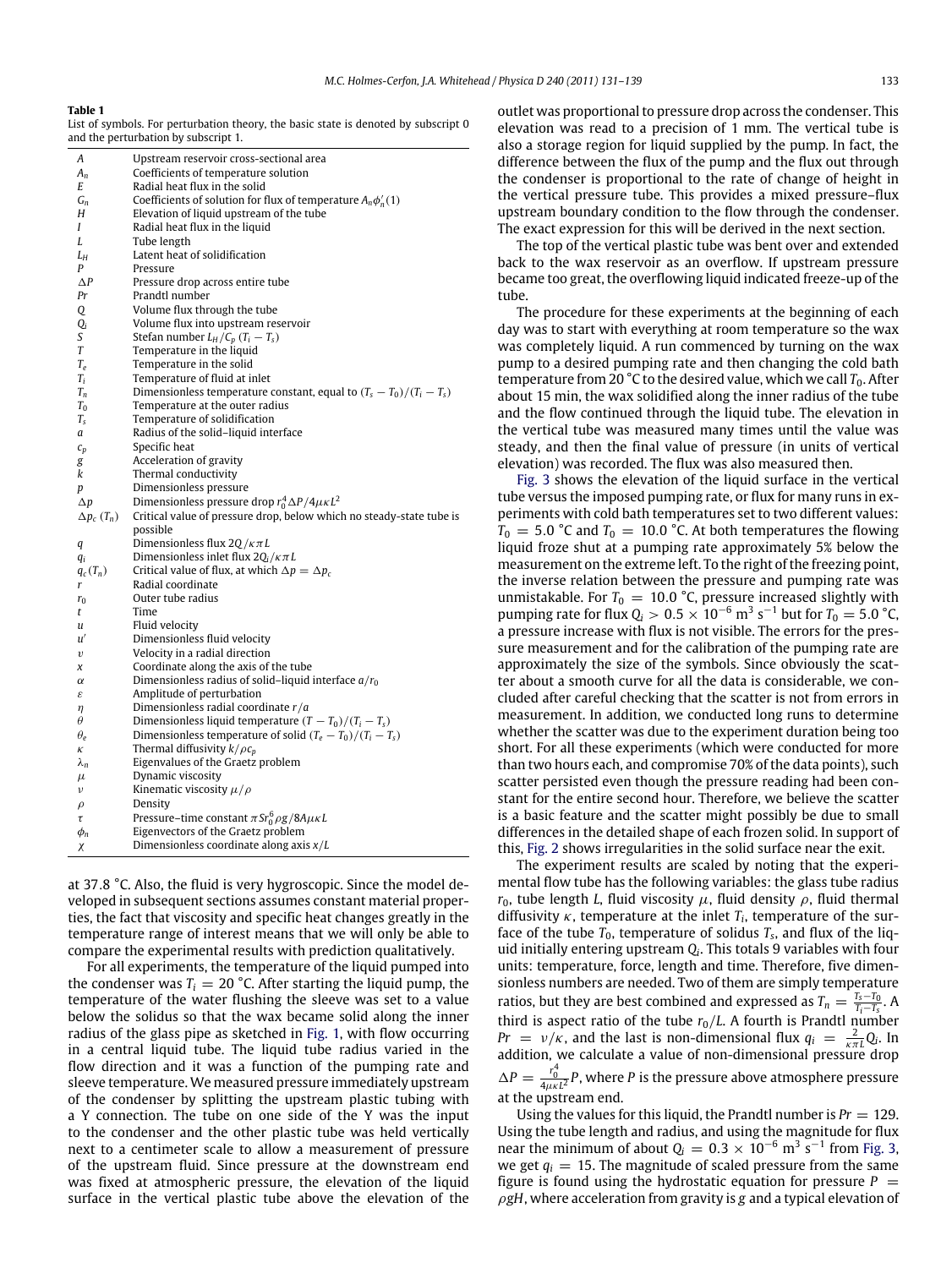<span id="page-3-1"></span>

Fig. 3. Measured pressure versus flow rate with bath temperatures of 5.0 °C (stars) and 10.0 °C (squares), for experiments discussed in Section [2.](#page-1-0)

wax in the vertical pressure measuring tube is  $H = 0.02$ m. From this, we get  $\Delta P = 1650$ .

Next, the values of actual critical fluxes for freezing were checked by four precise experiments at four different values of  $T_0$  $= 2.5, 5.0, 7.5,$  and 10.0 °C. For each of these values, an experimental run started with the pump set at a value that allowed continuous flow. Then, the freezing point was approached by decreasing the pumping rate by 5% increments and waiting an hour or more to see if the flow froze. If the flow did not freeze after that time interval, another decrease was made. The aggregate time for each run was many hours. The lowest values of pumping rate at the above four temperature settings are 0.42, 0.23, 0.18, and 0.16  $\times$  10<sup>-6</sup> m<sup>3</sup> s<sup>-1</sup>, successively, These correspond to nondimensional values of  $q_i = 23.2, 12.7, 9.95,$  and 8.84 at  $T_n = 6.95$ , 5.82, 4.68, and 3.55, respectively. Flow ceased by freezing shut for incrementally changed pumping rates that were approximately 5% below these rates.

In experiments using more than the 5% incremental decrease in pumping rate from one experiment to the next, the critical flux for freezing was measurably larger. For example, the wax always froze shut for experiments at  $T_0 = 10$  °C with a steady pumping rate of 0.36  $\times$  10<sup>-6</sup> m<sup>3</sup> s<sup>-1</sup> and then after steady flow developed were given a 33% decrease in pumping rate to 0.24  $\times$  10 $^{-6}$  m $^3$  s $^{-1}$  $(q_i = 19.89 \text{ to } 13.26)$ . The exact reason why a large incremental decrease leads to a higher critical flux than the value with a 5% incremental decrease, which in this case is 0.16  $\times$  10<sup>-6</sup> m<sup>3</sup> s<sup>-1</sup>  $(q_i = 8.84)$ , is unknown. Possibly the upstream pressure cannot build up rapidly enough to allow sufficient flux through the melt region when the interior radius shrinks.

<span id="page-3-2"></span>After a steady flow developed, the stopper at the exit was removed to view the inner conduit radius by looking into the end of the pipe. A light beam from a slide projector at right angle

to the tube and directed at the end of the tube far from the camera illuminated fluid upstream as the white circle in [Fig. 2.](#page-1-2) Regrettably, we are skeptical about using such images to attempt to measure the diameter of the liquid conduit. Clearly, there was large distortion of the light as it passed to the camera across the curved liquid/air surface. Also, each light beam reaching the camera from the inside of the liquid tube was bent by the axial temperature distribution within the liquid tube with the axial equivalent of the mirage effect. Therefore, no optical measurements of the tube radius as a function of flow rate and sleeve temperature were attempted.

If the flux and the bath temperature were slightly above the values that gave freezing, the flow was easily made to freeze even with very small disturbances. For example, with a sleeve temperature of 2.5 °C, and pumping rate of 0.42  $\times$  10<sup>-6</sup> mm<sup>3</sup> s<sup>-1</sup>, when the pump was stopped for five seconds, the flow ceased and never started again. Conversely, with the same initial conditions the flow resumed most of the time if the pump was stopped for three seconds, and it always resumed if the pump was stopped for only one second.We also found that a piece of very fine copper wire inserted into the liquid hole readily nucleated a freezing event.

#### <span id="page-3-0"></span>**3. Flow through a tube: theory**

#### *3.1. Fundamental equations*

We begin the analysis by reviewing a standard theoretical model for a melt conduit of flow at low Reynolds number into a long cold pipe (e.g. [\[8\]](#page-8-4)). The pipe has a fixed length *L* in the *x*direction and it has a perfectly circular cross-section with constant radius  $r_0$  [\(Fig. 4\)](#page-3-2). Liquid enters the pipe at a uniform initial hot temperature  $T_i$  and it flows with laminar flow. The boundary of the pipe is maintained at a constant temperature  $T_0$  that is colder than the solidification temperature *T<sup>s</sup>* . The temperature varies continuously from  $T = T(0, x, t) > T_s$  in the liquid at the center of the tube, to  $T_0$  at  $r_0$ . Solid material forms a tube of radius  $a(x, t)$ at the isotherm  $T = T_s$ .

A number of assumptions are made to make the model analytically tractable. A full list can be found in [\[8\]](#page-8-4), but we mention those that will be most important. First, the basic flow is made as simple as possible by assuming that there are constant material properties, a simple cutoff solidification temperature, and no buoyancy force. Second, the Reynolds number is small enough for there to be no turbulence and no inertia in the momentum equation. Third, the length *L* is assumed to be large enough compared to  $r_0$  that changes in the along-tube direction  $x$  are slow. Finally, the Stefan number is assumed to be large, so that the solidification process and corresponding motion of the crust are much slower than the thermal, advective, or viscous timescales. Therefore time derivatives are only retained in the equation for the radius, and while other fluid variables are time dependent, they are



**Fig. 4.** (a) Cross-section through the centerline of the melt tube. (b) Cross-section tube across the direction of flow.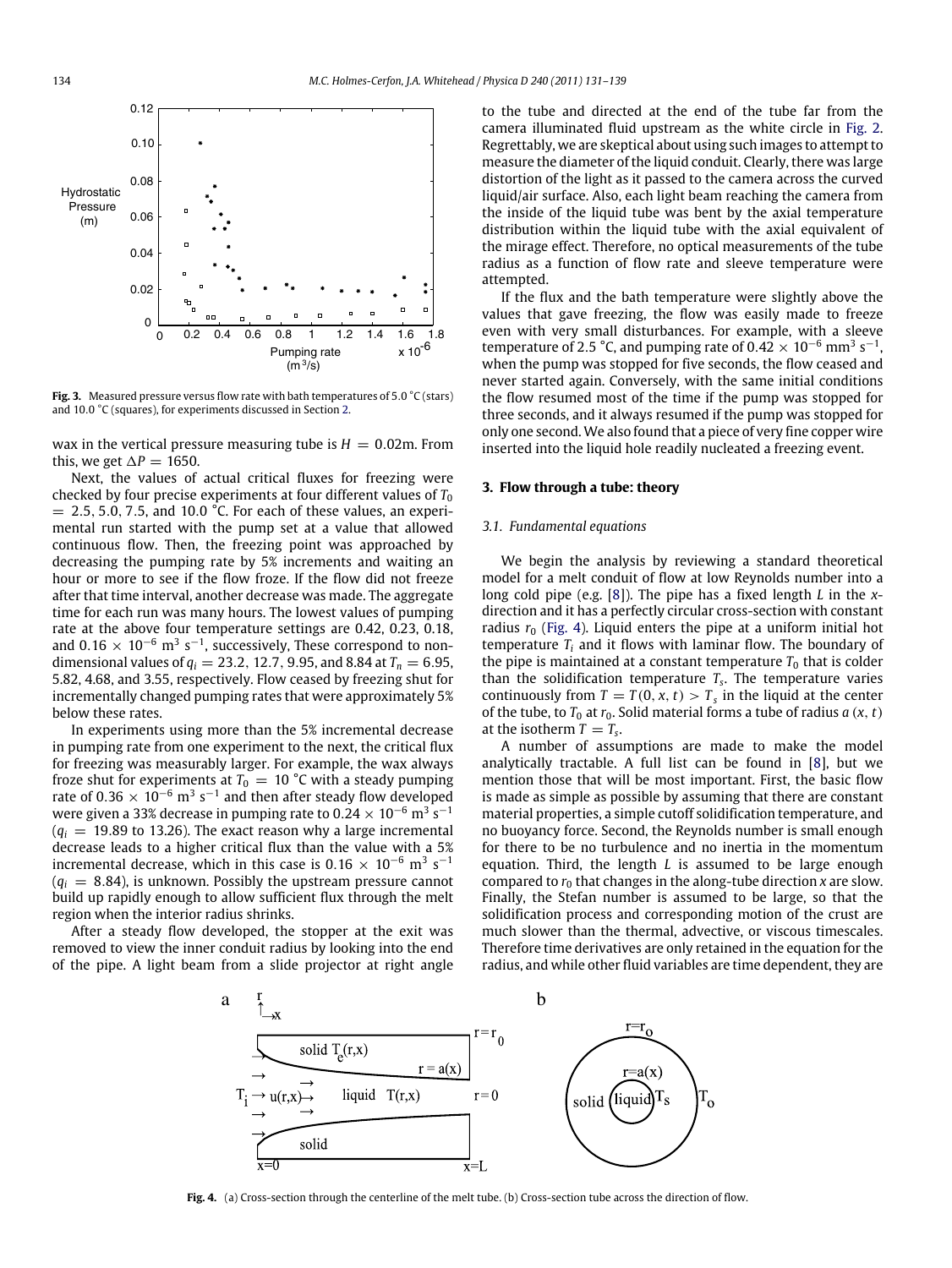only quasi-steadily so via their dependence on the radius. We now proceed to introduce the basic equations.

The velocity in the downstream direction is given by the well-known equation for flow at low Reynolds number (e.g. [\[18\]](#page-8-12)),  $\frac{\partial P}{\partial x}$  =  $\mu \frac{1}{r} \frac{\partial}{\partial r} \left( r \frac{\partial u}{\partial r} \right)$ , where  $\partial P / \partial x$  is the pressure gradient in the axial direction,  $\mu$  is the velocity in the axial direction,  $\mu$  is the fluid viscosity and *r* is the radial coordinate. The radial velocity v can be found from the condition of non-divergence, and is non-zero because the radius of the tube changes in the flow direction. The solution for *u* with the boundary condition  $u = 0$  at  $r = a(x, t)$ is Poiseuille flow  $u = -\frac{\partial P}{\partial x} \frac{(a^2 - r^2)}{4\mu}$ . Integrating over the area determines the flux *Q* whose relation to the pressure gradient is

$$
\frac{\partial P}{\partial x} = -\frac{8\mu Q}{\pi a^4},\tag{3.1}
$$

so the velocity can also be written as

$$
u = \frac{2Q}{\pi a^2} \left( 1 - (r/a)^2 \right). \tag{3.2}
$$

In the solid, the temperature field *T<sup>e</sup>* satisfies a diffusion equation when the *x* derivatives and time derivatives are neglected:

$$
\frac{1}{r}\frac{\partial}{\partial r}\left(r\frac{\partial T_e}{\partial r}\right) = 0,\tag{3.3}
$$

with the boundary conditions  $T_e|_{r=r_0} = T_0$ ,  $T_e|_{r=a} = T_s$ . This can be solved to give

$$
T_e = \frac{T_0 - T_S}{\ln \frac{r_0}{a}} \ln \frac{r}{a} + T_S. \tag{3.4}
$$

In the liquid, the temperature field is determined by a balance between advection and diffusion when time derivatives are neglected:

$$
u\frac{\partial T}{\partial x} + v\frac{\partial T}{\partial r} = \kappa \frac{1}{r}\frac{\partial}{\partial r}\left(r\frac{\partial T}{\partial r}\right),\tag{3.5}
$$

with boundary conditions  $T|_{r=a} = T_S$ ,  $T|_{x=0} = T_i$ ,  $\frac{\partial T}{\partial r}|_{r=0} = 0$ . It is more convenient to solve this by defining a new variable  $\eta =$  $r/a$ , which scales the radial coordinate by the radius of the tube, so that streamlines of the flow are lines of constant  $\eta$ . Under this transformation equation [\(3.5\)](#page-4-0) becomes

$$
\frac{2Q}{\kappa \pi a^2} (1 - \eta^2) \frac{\partial T}{\partial x} = \frac{1}{a^2} \frac{1}{\eta} \frac{\partial}{\partial \eta} \left( \eta \frac{\partial T}{\partial \eta} \right)
$$
(3.6)

with boundary conditions  $T|_{\eta=1} = T_s$ ,  $\frac{\partial T}{\partial \eta}\Big|_{\eta=0} = 0$ ,  $T|_{x=0} = T_i$ .

The final equation is for the radius. The time-dependent equation for the radius is a standard Stefan equation (e.g. [\[18\]](#page-8-12))

$$
\frac{L_H}{c_p} \frac{\partial a}{\partial t} = \kappa \left( \frac{\partial T_e}{\partial r} \bigg|_{r=a} - \frac{\partial T}{\partial r} \bigg|_{r=a} \right),\tag{3.7}
$$

where  $\kappa$  is thermal diffusivity of both the liquid and the solid, which are assumed here to be equal in magnitude,  $L_H$  is the latent heat of solidification, and *c<sup>p</sup>* is the heat capacity of the liquid. The rate of change of the radius of the tube is proportional to the difference in heat flux at the boundary of the tube, which, by the slowly-varying-in-*x* assumption, is the flux in the radial direction only.

#### *3.2. Steady-state solutions*

We first consider the solution for the steady state of the model, given by the steady components of  $(3.1)$ ,  $(3.3)$ ,  $(3.6)$  and  $(3.7)$ with the corresponding boundary conditions. The equations are<br>non-dimensionalized with  $x = L\chi$ ,  $a = r_0\alpha$ ,  $\frac{T-T_s}{T_i-T_s} = \theta$ ,  $\frac{T_e-T_s}{T_i-T_s}$  $= \theta_e, Q = \frac{\kappa L \pi}{2} q, P = \frac{4 \mu \kappa L^2}{r_o^4}$  $\frac{u \kappa L^2}{r_0^4} p$ , and  $u = \frac{\kappa L}{r_0^2}$  $rac{\kappa L}{r_0^2}$ *u'*. Pressure is nondimensionalized so it remains in the balance to first order, and flux is non-dimensionalized so that the effect of conductive cooling is balanced by advection. The model depends on a dimensionless imposed temperature difference

$$
T_n = \frac{T_s - T_0}{T_i - T_S}.
$$
\n
$$
(3.8)
$$

<span id="page-4-1"></span>The non-dimensional velocity and the temperature in the solid are

$$
u' = \frac{q}{\alpha^2} \left( 1 - \eta^2 \right), \qquad \theta_e = \frac{T_n \ln \eta}{\ln \alpha} \quad (\eta \ge 1)
$$
 (3.9)

and the pressure drop across the tube  $\Delta p$  is related to the flux by:

$$
\Delta p = q \int_0^1 \frac{1}{\alpha^4} \mathrm{d}\chi. \tag{3.10}
$$

<span id="page-4-8"></span><span id="page-4-5"></span>The steady non-dimensional internal temperature equation is

<span id="page-4-2"></span>
$$
q(1 - \eta^2) \frac{\partial \theta}{\partial \chi} = \frac{1}{\eta} \frac{\partial}{\partial \eta} \left( \eta \frac{\partial \theta}{\partial \eta} \right).
$$
 (3.11)

<span id="page-4-6"></span>This can be solved by separation of variables to give

$$
\theta(\chi,\eta) = \sum_{n} A_n e^{-\lambda_n^2 \chi/q} \phi_n(\eta),\tag{3.12}
$$

<span id="page-4-0"></span>where  $\lambda_n$ ,  $\phi_n$  are the eigenvalues and eigenfunctions of the problem  $\frac{1}{\eta} \frac{\partial}{\partial \eta} (\eta \frac{\partial \phi_n}{\partial \eta}) + \lambda_n^2 (1 - \eta^2) \phi_n = 0, \phi_n(0) = 1, \phi_n(1) =$  $0, \phi'_n(0) = 0$ . The solution was originally found by Graetz [\[19\]](#page-8-13) for flow of uniform viscosity through a pipe of constant radius, and was modified for steady flow with solidification as in this configuration by Zerkle and Sunderland [\[8\]](#page-8-4). The *A<sup>n</sup>* are constants determined from the upstream temperature distribution. A more complete discussion of this solution, including numerical values, is given in the appendix of [\[3\]](#page-8-2). In steady state, the dimensionless equation at the liquid solid interface becomes

$$
\left. \frac{\partial \theta}{\partial \eta} \right|_{\eta=1} = \left. \frac{\partial \theta_e}{\partial \eta} \right|_{\eta=1} . \tag{3.13}
$$

Using [\(3.9\)](#page-4-5) and [\(3.12\),](#page-4-6) we calculate

<span id="page-4-3"></span>
$$
\frac{\partial \theta_e}{\partial \eta}\Big|_{\eta=1} = \frac{T_n}{\ln \alpha},
$$
  

$$
\frac{\partial \theta}{\partial \eta}\Big|_{\eta=1} = \sum G_n e^{-\lambda_n^2 \chi/q}, \quad \text{where } G_n = A_n \frac{\partial \phi_n}{\partial \eta}\Big|_{\eta=1},
$$

so the radius of a steady-state tube is

<span id="page-4-7"></span><span id="page-4-4"></span>
$$
\alpha(\chi) = \exp\left(\frac{T_n}{\sum G_n e^{-\lambda_n^2 \chi/q}}\right).
$$
\n(3.14)

Profiles of  $\alpha$  for several different values of *q* are shown in [Fig. 5a](#page-5-0). Note the relation between  $\alpha$ , *q*, and  $\Delta p$ . If flux *q* is prescribed then [\(3.14\)](#page-4-7) gives an explicit solution for  $\alpha$ , while if  $\Delta p$  is prescribed it must be solved in conjunction with [\(3.10\),](#page-4-8) which provides a transcendental integro-differential equation for  $\alpha$ . [Fig. 6a](#page-5-1) shows the pressure drop as a function of flux for a steady-state tube, for a particular choice of temperature constant. This has a minimum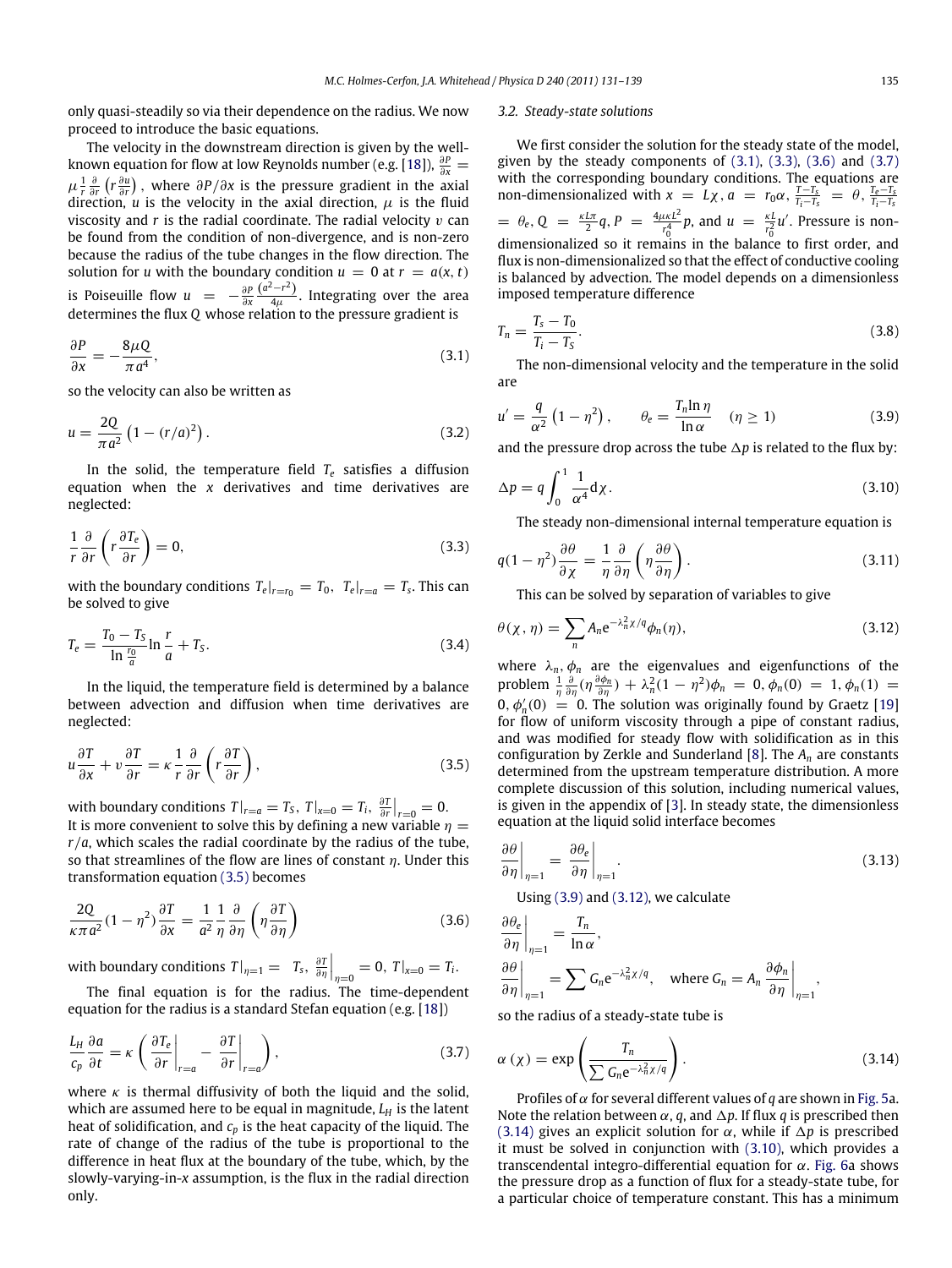<span id="page-5-0"></span>

<span id="page-5-1"></span>**Fig. 5.** (a) Steady-state curves of shape of the tube  $\alpha(\chi)$  for several different values of flux *q*. (Note that these curves are obtained from one another by re-scaling  $\chi$ .) The top two curves are stable at fixed pressure drop, and the bottom two curves are unstable. (b) Critical pressure drop  $\Delta p_c$  (solid) and critical flux  $q_c$  (dashed) as a function of non-dimensional temperature constant *Tn*.



**Fig. 6.** (a) Pressure drop  $\Delta p$  of a steady-state tube with flux  $q_i$ . When  $\tau = 0$  (constant pressure drop), all tubes on the right-hand branch are stable and all tubes on the left-hand branch are unstable. As τ increases, the transition to instability moves leftwards, so that more profiles are stable. Markers indicate the critical value of flux above which the system becomes stable for a given fixed τ. (b) Stability regions for linear perturbation problem, as a function of *q*<sub>i</sub> and τ. The solid line marks the boundary between stability (right) and instability (left). The region between the dashed lines has complex eigenvalues, so the perturbed equations show oscillating solutions. The temperature constant for both figures is  $T_n = 10$ .

 $\Delta p_c$  at a critical flux  $q_c$ , suggesting that when  $\Delta p > \Delta p_c$  there are two solutions for a steady-state tube and when  $\Delta p < \Delta p_c$  there are no possible tubes, a fact which has been verified analytically in [\[20\]](#page-8-14). The critical pressure drop  $\Delta p_c(T_n)$  and critical flux at which it is attained  $q_c(T_n)$  are shown in [Fig. 5b](#page-5-0).

Note the qualitative similarities between the analytic pressuredrop–flux relationship in [Fig. 6a](#page-5-1) and the experimental results in [Fig. 3:](#page-3-1) as flux is decreased there is a very weak decline in pressure drop, and then a sudden sharp increase for low values of flux.

### *3.3. Linear stability analysis*

To investigate stability we introduce an upstream condition with an additional parameter to capture each of the three possibilities: (i) constant flux, (ii) constant pressure, and (iii) a model allowing the two variables to co-vary**.** One assumes that the tube is fed from an upstream reservoir that in turn is fed by a steady volume flux of rate *Q<sup>i</sup>* . (The model can also be derived by assuming that the upstream reservoir is elastic.) Flow from the reservoir obeys the equation

$$
A\frac{\mathrm{d}H}{\mathrm{d}t}=Q_i-Q,
$$

where *A* is the cross-sectional area of the reservoir and *H* is the fluid elevation in it. The downstream end of the tube is open and hence at atmospheric pressure, so the pressure drop across the tube is given by

$$
\Delta P = g \rho H.
$$

Letting the timescale be  $Sr_0^2/\kappa$ , where the Stefan number is  $S = L_H / c_p (T_i - T_S)$ , and non-dimensionalizing the other scales as before, leads to the non-dimensional system

<span id="page-5-4"></span>
$$
\frac{\partial \alpha}{\partial t} = \frac{1}{\alpha} \left( E \left( \alpha \right) - I \left( \chi, q \right) \right) \tag{3.15a}
$$

<span id="page-5-3"></span><span id="page-5-2"></span>
$$
\frac{d\Delta p}{dt} = \tau (q_i - q) \tag{3.15b}
$$

$$
\Delta p = q \int_0^1 \frac{1}{\alpha^4} \mathrm{d}\chi \tag{3.15c}
$$

where the temperature gradient in the solid at the solid–liquid interface is  $E(\alpha) = \frac{\partial \theta_e}{\partial \eta}\Big|_{\eta=1} = \frac{T_n}{\ln \alpha}$ , and the temperature gradient in the liquid at the interface is *I* ( $\chi$ ,  $q$ ) =  $\frac{\partial \theta}{\partial \eta}\Big|_{\eta=1} = \sum G_n e^{-\lambda_n^2 \chi/q}$ .

This model has a new non-dimensional parameter  $\tau = \frac{\pi g S r_0^6}{8Av \kappa L}$ which measures the rate of change of the upstream pressure relative to the rate of change of the radius of the interface, and is proportional to the Stefan number times a thermal response time  $r_0^2/\kappa$  divided by the hydraulic reservoir response time  $A L \nu / g r_0^4$ . The latter is the exponential time for a viscous fluid to empty the reservoir with no solidification  $(T_n \to 0)$ .

The model also depends on the non-dimensional flux  $q_i$  into the upstream reservoir. Therefore, the dynamics of [\(3.15\)](#page-5-2) are determined by the three parameters  $T_n$ ,  $\tau$ ,  $q_i$ . When  $\tau = 1$ , the elevation, or pressure in the reservoir adjusts extremely slowly to changes in the flux, and by extension the radius of the tube, so the system should behave as if the pressure drop were held constant, with a constant pressure drop system recovered exactly when  $\tau =$ 0. When  $\tau \gg 1$ , the pressure in the reservoir adjusts rapidly to the flux into the reservoir so the system should behave as if the flux through the tube were held constant. Thus, setting different values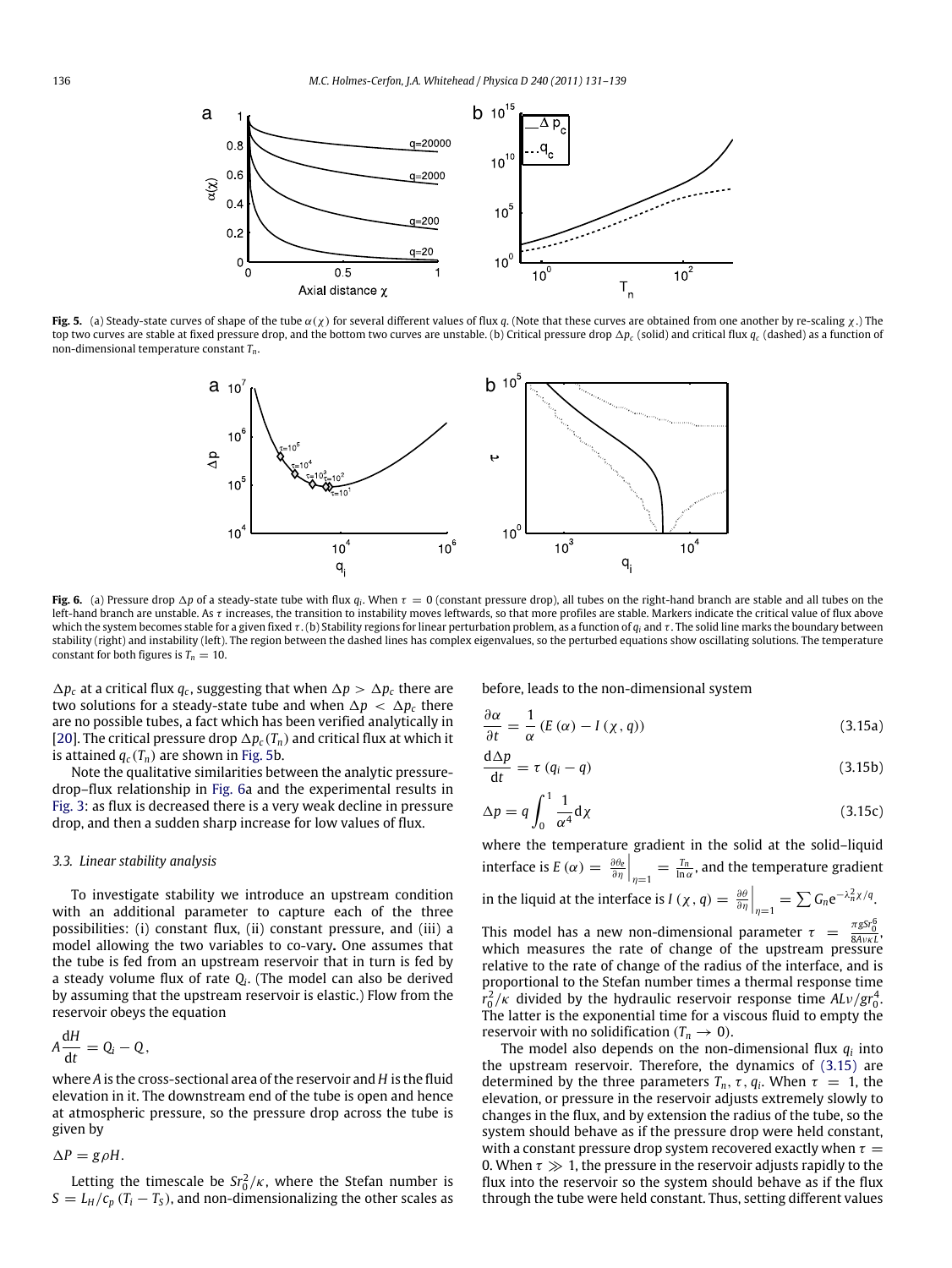### <span id="page-6-0"></span>**Table 2**

| Particular form of the functions used in the perturbation calculations. |  |  |  |
|-------------------------------------------------------------------------|--|--|--|
|-------------------------------------------------------------------------|--|--|--|

$$
E(\alpha(\chi, t)) = \frac{\partial \theta}{\partial \eta} = \frac{\Gamma_n}{\ln \alpha}
$$
  
\n
$$
I(\chi, q) = \frac{\partial \theta}{\partial \eta} = \sum G_n e^{-\lambda_n^2 \chi/q}
$$
  
\n
$$
E_\alpha(\chi) \equiv \frac{1}{\alpha_0} \frac{dE}{d\alpha} \Big|_{\alpha_0} = \frac{-T_n}{\alpha_0^2 (\ln \alpha_0)^2}
$$
  
\n
$$
P_q \equiv \frac{\partial \Delta p}{\partial q} \Big|_{\alpha_0, q_0} = \int_0^1 \frac{1}{\alpha_0^4} d\chi
$$
  
\n
$$
P_\alpha[\alpha_1] \equiv \frac{\delta \Delta p}{\delta \alpha} \Big|_{\alpha_0, q_0} [\alpha_1] = q_i \int_0^1 \frac{-4\alpha_1}{\alpha_0^5} d\chi
$$
  
\n
$$
A_q \equiv \frac{\partial \alpha_0}{\partial q} \Big|_{q_0} = \alpha_0 \frac{T_n}{\left(\sum G_n e^{-\lambda^2 \chi/q_i}\right)^2} \sum G_n \frac{\lambda_n^2 \chi}{q_i^2} e^{-\lambda^2 \chi/q_i}
$$

of  $\tau$  allows us to quantitatively interpolate between constant flux and constant pressure drop conditions.

Let us now examine the linear stability of [\(3.15\).](#page-5-2) Expanding up to first order in small  $\varepsilon$ ,  $q = q_0 + \varepsilon q_1$ ,  $\alpha = \alpha_0 + \varepsilon \alpha_1$  and  $\Delta p = p_0 + \varepsilon p_1$  (note that we have dropped the  $\Delta$  symbol for the pressure drop steady states and perturbations), the steady state is

$$
q_0 = q_i \tag{3.16a}
$$

$$
\alpha_0 = \alpha_0 \left( \chi, q_i \right) = \exp \left( \frac{T_n}{\sum G_n e^{-\lambda_n^2 \chi/q_i}} \right) \tag{3.16b}
$$

$$
p_0 = q_i \int_0^1 \frac{1}{\alpha_0^4} \mathrm{d}\chi \tag{3.16c}
$$

and the  $O(\varepsilon)$  parts are

<span id="page-6-3"></span>
$$
\frac{\partial \alpha_1}{\partial t} = \frac{1}{\alpha_0} \left( \left. \frac{dE}{d\alpha} \right|_{\alpha_0} \alpha_1 - \left. \frac{\partial I}{\partial q} \right|_{q_0} q_1 \right) \tag{3.17a}
$$

$$
\frac{\mathrm{d}p_1}{\mathrm{d}t} = -\tau q_1 \tag{3.17b}
$$

$$
q_1 = \frac{p_1 - \frac{\delta \Delta p}{\delta \alpha} \big|_{\alpha_0, q_0} [\alpha_1]}{\frac{\partial \Delta p}{\partial q} \big|_{\alpha_0, q_0}}.
$$
\n(3.17c)

The forms of some of the functions are given in [Table 2.](#page-6-0) In these equations we have taken care to distinguish between partial derivatives and functional derivatives, by using the symbol ∂ for a partial derivative and  $\delta$  for a functional derivative, which results in a linear operator. We simplify notation by writing  $E_\alpha(\chi) \equiv$  $\frac{1}{\alpha_0}\frac{\mathrm{d}E}{\mathrm{d}\alpha}\big|_{\alpha_0}$ . Let us analyze the three different boundary conditions in turn.

*Case* (i) *Constant flux.* The stability of the constant flux case is simple to analyze separately. Replacing [\(3.17b\)](#page-6-1) with the condition  $q_1 = 0$  and substituting for  $E(\alpha)$ , Eq. [\(3.17a\)](#page-6-2) becomes

$$
\frac{d\alpha_1}{dt} = E_{\alpha}\alpha_1 = \frac{-T_n\alpha_1}{\alpha_0^2 \ln^2 \alpha_0}.
$$

Since both  $\alpha_0$ ,  $T_n > 0$ , we have that *sgn* (d $\alpha_1/dt$ ) =  $-sgn(\alpha_1)$  for every  $\chi$ , so this equation is sign-definite and hence linearly stable.

*Case* (ii) *Constant pressure.* This case was first analyzed by Sampson and Gibson [\[13\]](#page-8-6). Recall that for a given pressure drop there are two possible steady-state tubes, one with  $q > q_c$  and one with  $q < q_c$ , where  $q_c$  is the value of flux which minimizes pressure drop. By computing the single eigenvalue in the discrete spectrum of the operator on the right-hand side of [\(3.17\),](#page-6-3) Sampson and Gibson showed that only the former is linearly stable. Holmes [\[20\]](#page-8-14) analyzed this case in more detail by considering the full spectrum of the operator, obtaining the same results for the discrete spectrum and further showing that the continuous spectrum is exactly Range  ${E_\alpha}$  = ( $-\infty$ , *c*) where  $c < 0$ , so that only the discrete spectrum determines the stability properties.

*Case* (iii) *Variable pressure and flux.* This case is considerably more difficult to analyze analytically, and we will ultimately rely on numerical results. These show that as in the constant pressure case, the continuous spectrum appears to be Range  ${E_\alpha}$  which is entirely negative, so we focus our analysis on the discrete spectrum.

Returning to [\(3.17\),](#page-6-3) the equations can be rewritten by noting that  $\alpha_0$  solves the equation  $E(\alpha_0(q, \chi)) = I(q, \chi)$ , so taking the partial *q*-derivative and evaluating at  $q_0$  gives  $\frac{\partial l}{\partial q}\Big|_{q_0} =$ 

 $\frac{\mathrm{d}E}{\mathrm{d}\alpha}\Big|_{\alpha_0}$  $\frac{\partial \alpha_0}{\partial q}\Big|_{q_0}$ . Here we introduce symbols  $A_q$ ,  $P_q$ ,  $P_\alpha[\alpha_1]$  to represent the derivative terms, which are defined precisely in [Table 2.](#page-6-0) Under these transformations, [\(3.17a\)](#page-6-2) and [\(3.17b\)](#page-6-1) become

<span id="page-6-5"></span><span id="page-6-4"></span> $\setminus$ 

$$
\frac{d\alpha_1}{dt} = E_{\alpha} \left( \alpha_1 - \frac{p_1 - P_{\alpha}[\alpha_1]}{P_q} A_q \right)
$$

$$
\frac{dp_1}{dt} = \frac{-\tau}{P_q} (p_1 - P_{\alpha}[\alpha_1]).
$$

To find the eigenvalues in the discrete spectrum, we look for a solution of the form  $(\alpha_1, p_1) = e^{\lambda t} (\tilde{\alpha}_1, \tilde{p}_1)$ , substitute into the above equations, and solve to get

$$
\tilde{p}_1 = \frac{\tau P_\alpha \left[ \tilde{\alpha}_1 \right]}{\left( P_q \lambda + \tau \right)}\tag{3.18}
$$

$$
\tilde{\alpha}_1 = \frac{-E_{\alpha} \left( \tilde{p}_1 - P_{\alpha} \left[ \tilde{\alpha}_1 \right] \right) A_q}{P_q \left( \lambda - E_{\alpha} \right)} = \frac{P_{\alpha} \left[ \tilde{\alpha}_1 \right] E_{\alpha} A_q \lambda}{\left( P_q \lambda + \tau \right) \left( \lambda - E_{\alpha} \right)}.
$$
\n(3.19)

<span id="page-6-2"></span><span id="page-6-1"></span>These equations are valid provided  $\lambda \neq -\tau/P_q$  and  $\lambda \neq E_\alpha(\chi)$  $\forall \chi$ . The first is a single point, which can be ignored. The second exception requires  $\lambda > \max_{\chi} (E_{\alpha}(\chi))$ , which is simply the condition that  $\lambda$  is greater than the supremum of the continuous spectrum, which again we denote by *c*. Therefore, we consider [\(3.18\)](#page-6-4) and  $(3.19)$  only for  $\lambda \in (c, \infty) \setminus \{-\tau/P_q\}.$ 

Applying the operator  $P_\alpha$  to [\(3.19\)](#page-6-5) leads to an equation for  $\lambda$ :

$$
F(\lambda) \equiv P_{\alpha} \left[ \frac{E_{\alpha} A_q \lambda}{\left( P_q \lambda + \tau \right) (\lambda - E_{\alpha})} \right] - 1 = 0. \tag{3.20}
$$

If  $\tau = 0$  this equation is exactly the constant pressure case mentioned above. For other values of  $\tau$  we solved this equation numerically for  $\lambda$  in  $(q_i, \tau)$  parameter space. The full regions of stability/instability and oscillating solutions for a representative value of dimensionless temperature constant  $T_n = 10$  are summarized in [Fig. 6b](#page-5-1). Let us describe these in more detail.

Consider a fixed  $q_0$  such that it is less than the flux  $q_c$  that minimizes pressure drop. If  $\tau = 0$  there is one eigenvalue, and the tube is unstable. As  $\tau$  increases, there is a critical value of  $\tau$  at which a bifurcation occurs and the system has three eigenvalues. One of these is real and the other two are complex with non-zero imaginary parts. The real root is always negative and less than  $-\tau/P_q$ , so we track the signs of the complex roots in order to detect instability. As  $\tau$  increases, the real parts of the roots decrease, eventually crossing zero so that the system becomes stable. As  $\tau$  is further increased, the complex eigenvalues eventually disappear.

For  $q_0 > q_c$  the system is always stable. As  $\tau$  increases, a similar bifurcation occurs, with complex eigenvalues appearing for large  $τ$  and disappearing for even larger  $τ$ . For a fixed value of  $τ$ , this means that there is a critical value of  $q_0$  below which the system is unstable, and above which the system is stable. This critical value is plotted with diamonds in [Fig. 6a](#page-5-1) for several values of  $\tau$ . The figure shows that the critical value decreases as  $\tau$  increases, so that the range of stable steady states is much greater with large  $\tau$ . As  $\tau \to \infty$ , all steady states become stable, corresponding to case (i) with constant flux. As anticipated, the value of  $\tau$  serves the function of interpolating between constant pressure drop and constant flux for quantifying a stability criterion.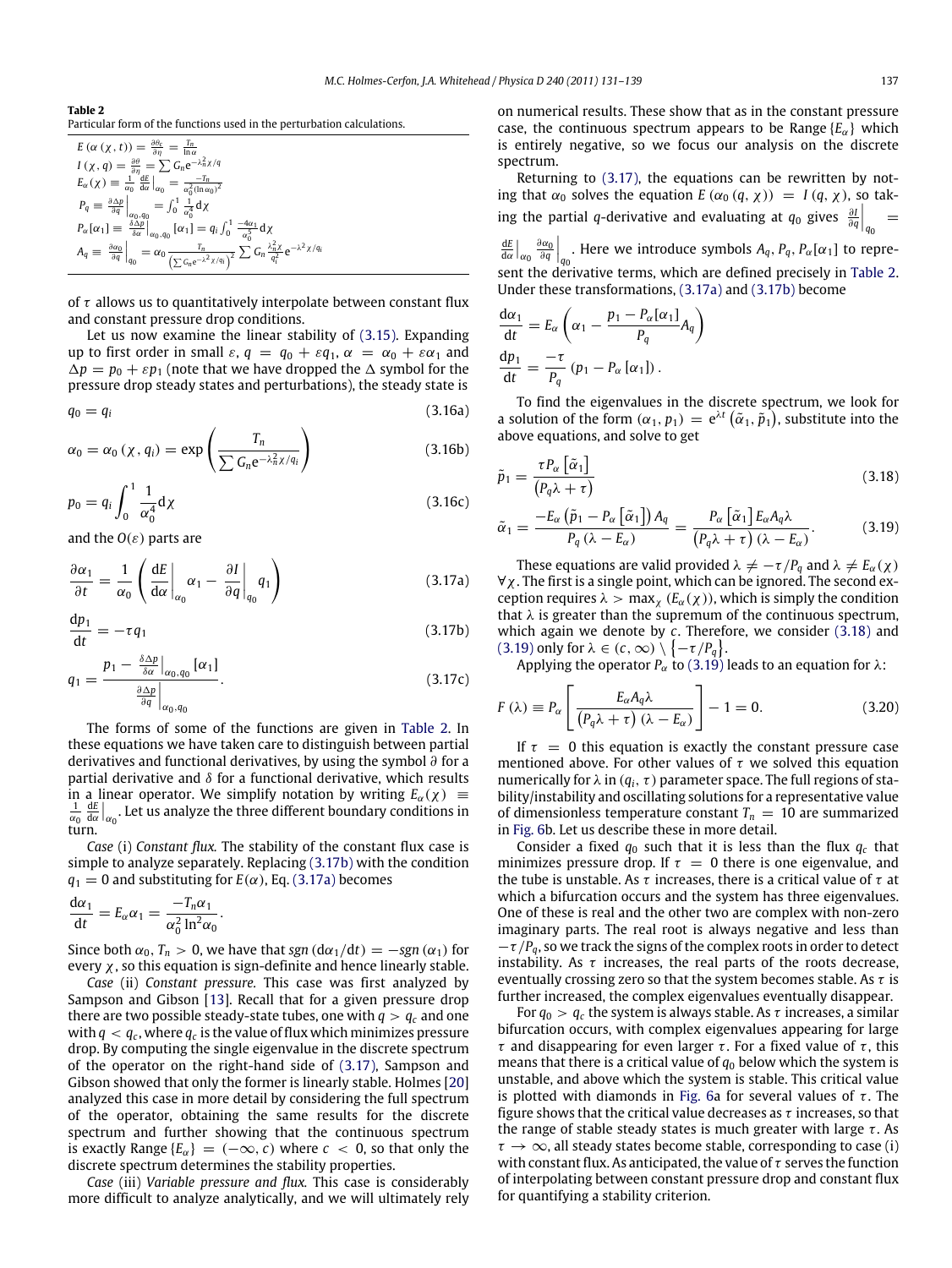<span id="page-7-2"></span>

**Fig. 7.** Final states of two numerical simulations done at fixed pressure drop. The simulation was started with the unstable profile (dotted line) corresponding to a flux of 3  $\times$  10<sup>3</sup>, and a small perturbation of either  $+0.01$  or  $-0.01$  was added to the profile. For the positive perturbation, the tube opens up and moves to the stable steady-state profile corresponding to the same value of pressure (dashed line). The final flux is 1.38  $\times$  10<sup>4</sup>. For the negative perturbation, the tube freezes shut (solid line).

#### <span id="page-7-0"></span>*3.4. Numerical simulations of stability*

Numerical simulations of the non-dimensional equations [\(3.15\)](#page-5-2) were performed to test the linear stability predictions. The pressure difference was either kept constant, or varied according to [\(3.15b\),](#page-5-3) and the tube radius was stepped forward in time using [\(3.15a\).](#page-5-4) Time derivatives were calculated using forward Euler, the trapezoidal rule was used for integration, and 1000 eigenvalues were used to calculate the heat flux and steady profiles. 40 points were used to represent the tube in the horizontal direction. The simulations were stopped if the tube froze shut, i.e. when  $\alpha$  ( $\chi$ ,  $t$ ) = 0 for some  $\chi$ . The numerical simulations confirm the theoretical predictions. Small perturbations to a profile that is linearly stable return to the original state, whereas perturbations to a profile which is linearly unstable eventually freeze shut for  $\tau \neq 0$ . The perturbation oscillates about the steady state as it grows or decays exactly where linear theory predicts complex eigenvalues.

Consider now the fixed pressure case,  $\tau = 0$ , which is unique as it has two possible steady states, one stable and the other unstable. [Fig. 7](#page-7-2) shows the two different types of evolution that are possible if we start with the linearly unstable profile and perturb it a little. If the perturbation is mostly positive, in the direction of the stable profile corresponding to the same value of  $\Delta p$ , then the tube opens up, and moves to the stable profile. If the perturbation is mostly negative, away from the stable profile, then the tube freezes shut. As the tube moves from one profile to another, its shape is always close to that of a steady profile. Any localized disturbances to the profile are rapidly ironed out. This is consistent with the linear theory, which predicts large negative eigenvalues in the continuous spectrum that appear to be associated with highly localized eigenfunctions.

[Fig. 8](#page-7-3) shows two cases of the radius at the endpoint of the tube  $\alpha(1)$  in the case of a growing or decaying oscillating solution. The time constant  $\tau$  was kept constant, and the flux varied so that it was to the right of the critical flux in one case, and to the left in the other. In the first case, a small perturbation oscillated about the steady state and eventually decayed, leaving a steady-state tube in its wake. In the second case, a small perturbation oscillated about the steady state but grew larger, and eventually the tube froze shut.

#### <span id="page-7-1"></span>*3.5. Application: length of a lava tube*

One motivation for this study was to explain the length of lava tubes observed in some volcanic flows on Earth and Mars, where tubes of 50–200 km have been found [\[3\]](#page-8-2). Such steadystate tubes, which are formed when highly viscous lava flows down low-angle slopes, often terminate because of geographical features such as an abrupt change in slope or reaching an ocean, and it would be interesting to know whether there are physical constraints governing their lengths as well. Therefore, as a final note, we would like to show some simple calculations to illustrate how this model can be used to provide an upper bound for the length of a melt conduit in an Earth or planetary context. In many tubes, the pressure at the upstream end of the tube is dominated by the hydrostatic pressure so we use this as the constraint. Recalling that the non-dimensional pressure drop must be greater than a critical value in order for a steady-state tube to exist, the length satisfies

$$
\frac{\Delta Pr_0^4}{4\kappa\mu L^2} \ge \Delta p_c(T_n) \Leftrightarrow L \le \sqrt{\frac{\Delta Pr_0^4}{4\kappa\mu \Delta p_c(T_n)}}.
$$
\n(3.21)

Using typical lava parameters [\[21](#page-8-15)[,3\]](#page-8-2)  $\kappa = 10^{-7}$  m<sup>2</sup>/s,  $\rho = 2300$  $\text{kg/m}^3$ ,  $\mu = 60(54-160) \text{Pa} \cdot \text{s}$ ,  $T_i = 1133-1187 \text{ °C}$ ,  $T_s = 1077 \text{ °C}$ ,  $T_0 = 30$  °C, (these temperatures correspond to  $T_n = 8$ –20), and calculating the hydrostatic pressure difference as  $\Delta P = \rho g H$ , where *H* is the total vertical distance traveled by the lava tube and *g* is gravity, we find that a tube with a radius of 10 m which drops 1 km can have a maximum length of 110–440 km.

It is encouraging that this is consistent with observations, but we note that there are many reasons (not detailed here) why this model is too idealized to make direct conclusions about lava tubes. We note also that our mixed upstream condition applies in certain flows, such as when the lava tube drains from a lava lake or an interior elastic magma chamber, each receiving lava either steadily or impulsively from a source inside the earth, in which case the linearized version of the geophysical upstream condition is similar

<span id="page-7-3"></span>

**Fig. 8.** Radius at the end point (solid curve, left axis) and pressure drop across the tube, (dotted line, right axis) for (a) stable flow and (b) unstable flow. The steady states for both variables coincide. (a) Stable oscillation, with  $q_i=7\times10^3$ . Tube eventually moves to steady state. (b) Unstable oscillation, with  $q_i=5\times10^3$ . The perturbation grows larger as it oscillates and eventually the tube freezes shut. The parameters for both simulations are  $T_n = 10$ ,  $\tau = 100$ .